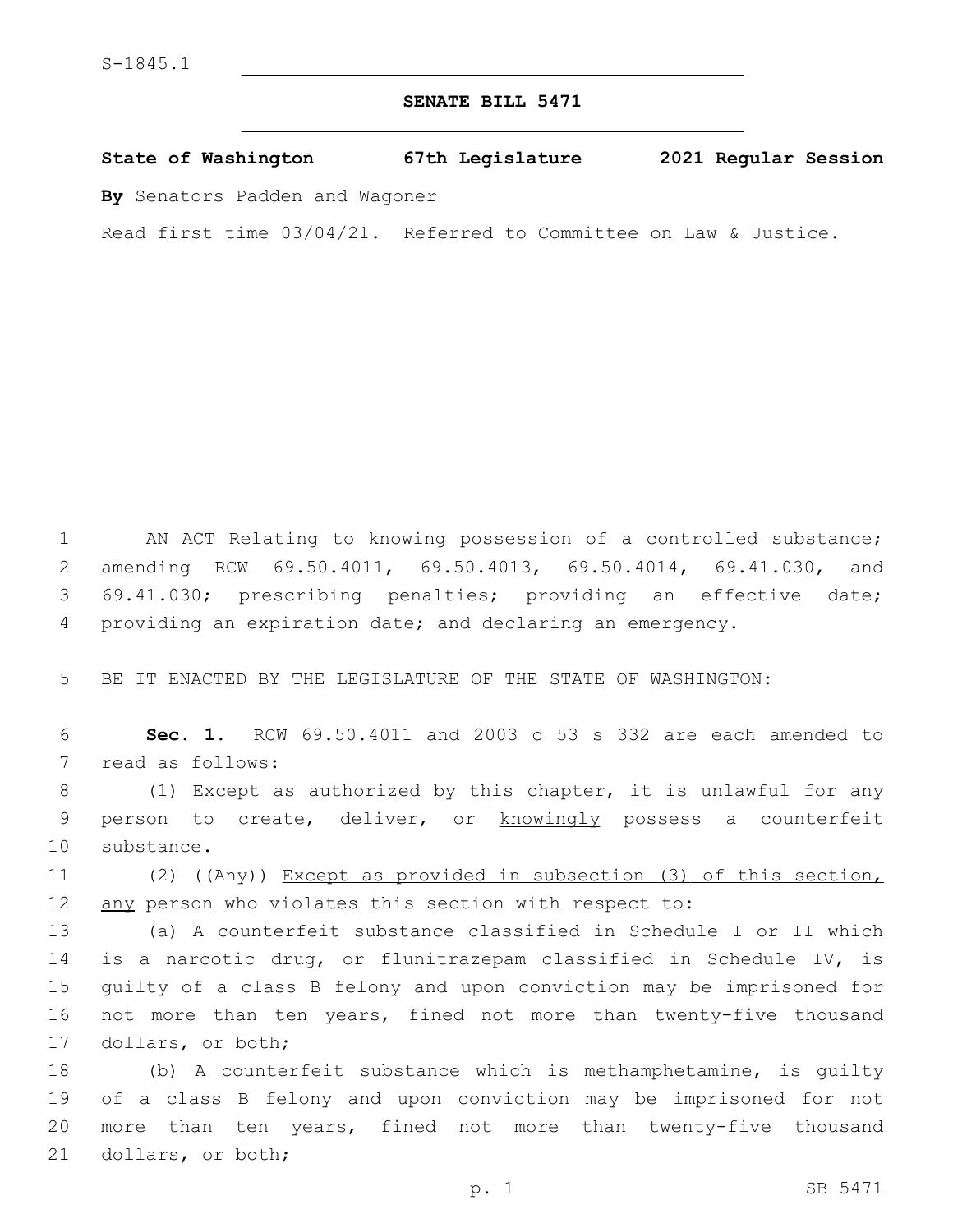(c) Any other counterfeit substance classified in Schedule I, II, or III, is guilty of a class C felony punishable according to chapter 3 9A.20 RCW;

 (d) A counterfeit substance classified in Schedule IV, except flunitrazepam, is guilty of a class C felony punishable according to 6 chapter 9A.20 RCW;

 (e) A counterfeit substance classified in Schedule V, is guilty of a class C felony punishable according to chapter 9A.20 RCW.

 (3) Any person who possesses a counterfeit substance under this section, but does not do so knowingly, is guilty of a civil infraction and is subject to a fine of not more than \$3,000.

 **Sec. 2.** RCW 69.50.4013 and 2017 c 317 s 15 are each amended to 13 read as follows:

 (1) It is unlawful for any person to possess a controlled 15 substance unless the substance was obtained directly from, or pursuant to, a valid prescription or order of a practitioner while acting in the course of his or her professional practice, or except 18 as otherwise authorized by this chapter.

19 (2) Except as provided in RCW  $69.50.4014((\frac{\text{any}}{\text{any}}))$ :

20 (a) Any person who knowingly violates this section is guilty of a 21 class C felony punishable under chapter 9A.20 RCW;

 (b) Any person who possesses a controlled substance under this section, but does not do so knowingly, is guilty of a civil 24 infraction and is subject to a fine of not more than \$3,000.

 (3)(a) The possession, by a person twenty-one years of age or older, of useable marijuana, marijuana concentrates, or marijuana- infused products in amounts that do not exceed those set forth in RCW 69.50.360(3) is not a violation of this section, this chapter, or any 29 other provision of Washington state law.

 (b) The possession of marijuana, useable marijuana, marijuana concentrates, and marijuana-infused products being physically transported or delivered within the state, in amounts not exceeding those that may be established under RCW 69.50.385(3), by a licensed employee of a common carrier when performing the duties authorized in accordance with RCW 69.50.382 and 69.50.385, is not a violation of this section, this chapter, or any other provision of Washington 37 state law.

 (4)(a) The delivery by a person twenty-one years of age or older to one or more persons twenty-one years of age or older, during a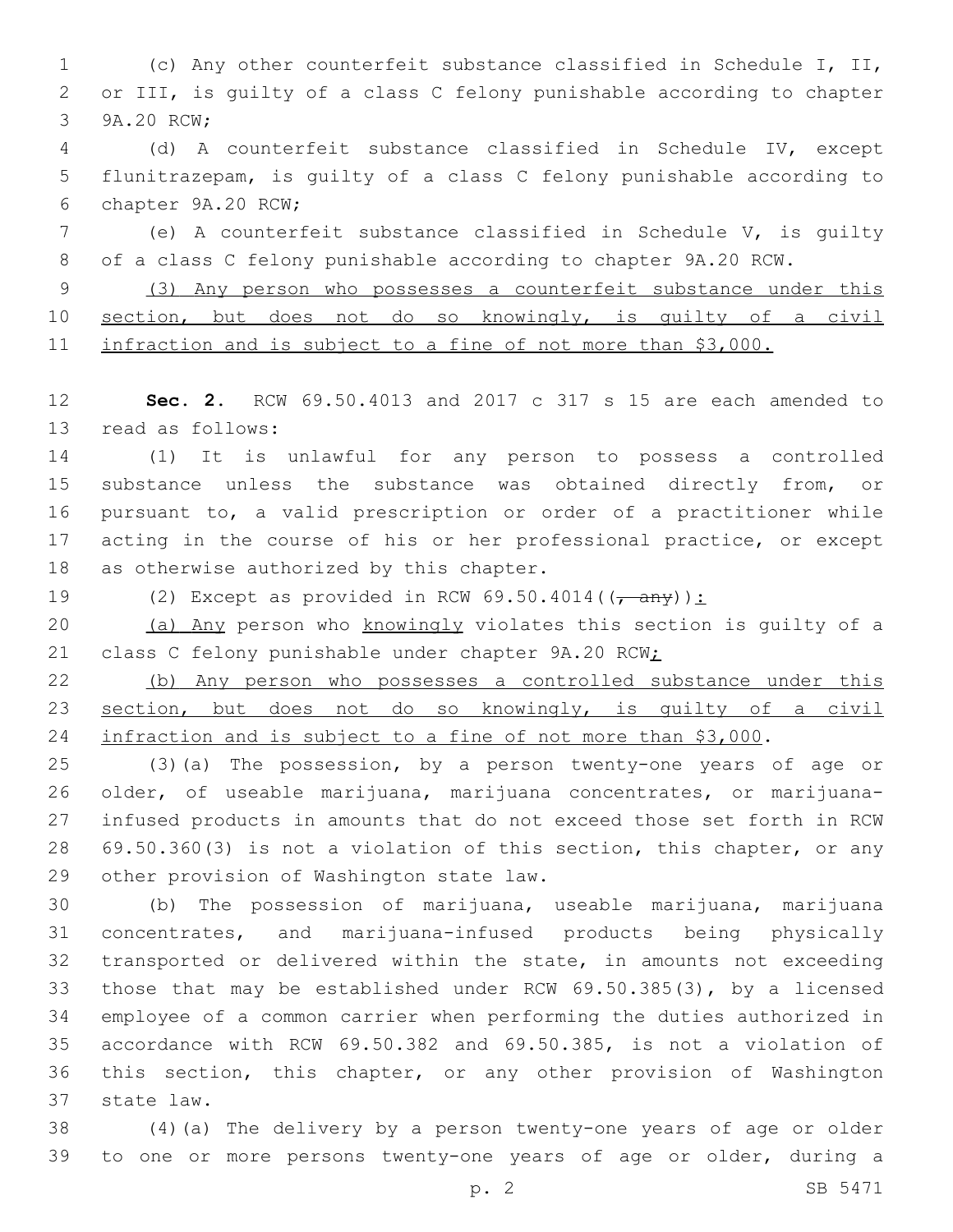single twenty-four hour period, for noncommercial purposes and not conditioned upon or done in connection with the provision or receipt of financial consideration, of any of the following marijuana products, is not a violation of this section, this chapter, or any 5 other provisions of Washington state law:

(i) One-half ounce of useable marijuana;6

(ii) Eight ounces of marijuana-infused product in solid form;

 (iii) Thirty-six ounces of marijuana-infused product in liquid 9 form; or

(iv) Three and one-half grams of marijuana concentrates.

 (b) The act of delivering marijuana or a marijuana product as authorized under this subsection (4) must meet one of the following 13 requirements:

 (i) The delivery must be done in a location outside of the view 15 of general public and in a nonpublic place; or

 (ii) The marijuana or marijuana product must be in the original packaging as purchased from the marijuana retailer.

 (5) No person under twenty-one years of age may possess, manufacture, sell, or distribute marijuana, marijuana-infused products, or marijuana concentrates, regardless of THC concentration. This does not include qualifying patients with a valid authorization.

 (6) The possession by a qualifying patient or designated provider of marijuana concentrates, useable marijuana, marijuana-infused products, or plants in accordance with chapter 69.51A RCW is not a 25 violation of this section, this chapter, or any other provision of 26 Washington state law.

 **Sec. 3.** RCW 69.50.4014 and 2015 2nd sp.s. c 4 s 505 are each 28 amended to read as follows:

 Except as provided in RCW 69.50.401(2)(c) or as otherwise 30 authorized by this chapter, any person found guilty of knowing possession of forty grams or less of marijuana is guilty of a 32 misdemeanor.

 **Sec. 4.** RCW 69.41.030 and 2019 c 55 s 9 are each amended to read as follows:34

 (1) It shall be unlawful for any person to sell, deliver, or possess any legend drug except upon the order or prescription of a physician under chapter 18.71 RCW, an osteopathic physician and surgeon under chapter 18.57 RCW, an optometrist licensed under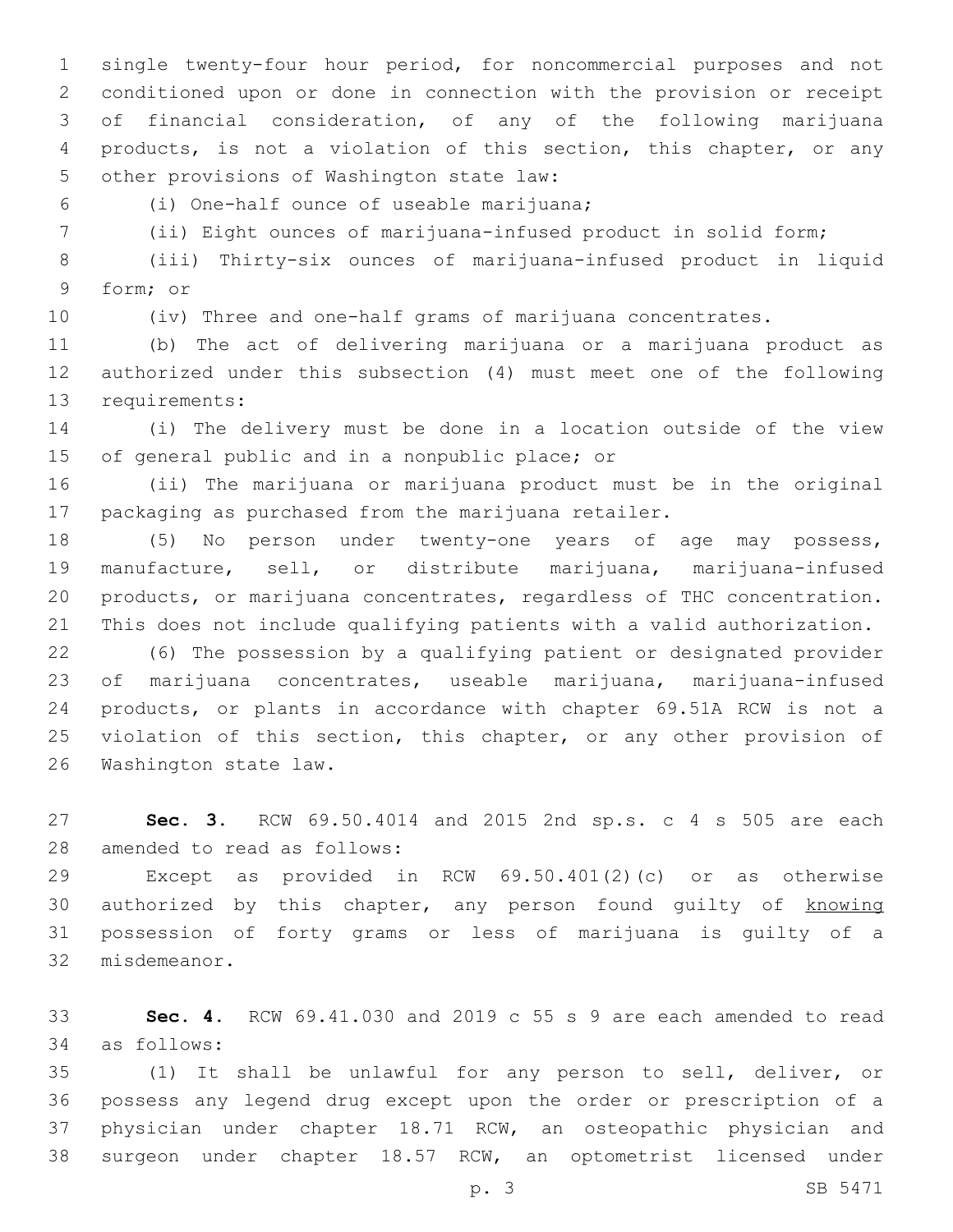chapter 18.53 RCW who is certified by the optometry board under RCW 18.53.010, a dentist under chapter 18.32 RCW, a podiatric physician and surgeon under chapter 18.22 RCW, a veterinarian under chapter 18.92 RCW, a commissioned medical or dental officer in the United States armed forces or public health service in the discharge of his or her official duties, a duly licensed physician or dentist employed by the veterans administration in the discharge of his or her official duties, a registered nurse or advanced registered nurse practitioner under chapter 18.79 RCW when authorized by the nursing care quality assurance commission, a pharmacist licensed under chapter 18.64 RCW to the extent permitted by drug therapy guidelines or protocols established under RCW 18.64.011 and authorized by the commission and approved by a practitioner authorized to prescribe drugs, an osteopathic physician assistant under chapter 18.57A RCW when authorized by the board of osteopathic medicine and surgery, a physician assistant under chapter 18.71A RCW when authorized by the Washington medical commission, or any of the following professionals in any province of Canada that shares a common border with the state of Washington or in any state of the United States: A physician licensed to practice medicine and surgery or a physician licensed to practice osteopathic medicine and surgery, a dentist licensed to practice dentistry, a podiatric physician and surgeon licensed to practice podiatric medicine and surgery, a licensed advanced registered nurse practitioner, a licensed physician assistant, a licensed osteopathic physician assistant, or a veterinarian licensed to practice veterinary medicine: PROVIDED, HOWEVER, That the above 27 provisions shall not apply to sale, delivery, or possession by drug wholesalers or drug manufacturers, or their agents or employees, or to any practitioner acting within the scope of his or her license, or to a common or contract carrier or warehouse operator, or any employee thereof, whose possession of any legend drug is in the usual course of business or employment: PROVIDED FURTHER, That nothing in this chapter or chapter 18.64 RCW shall prevent a family planning clinic that is under contract with the health care authority from selling, delivering, possessing, and dispensing commercially prepackaged oral contraceptives prescribed by authorized, licensed health care practitioners: PROVIDED FURTHER, That nothing in this chapter prohibits possession or delivery of legend drugs by an authorized collector or other person participating in the operation of a drug take-back program authorized in chapter 69.48 RCW.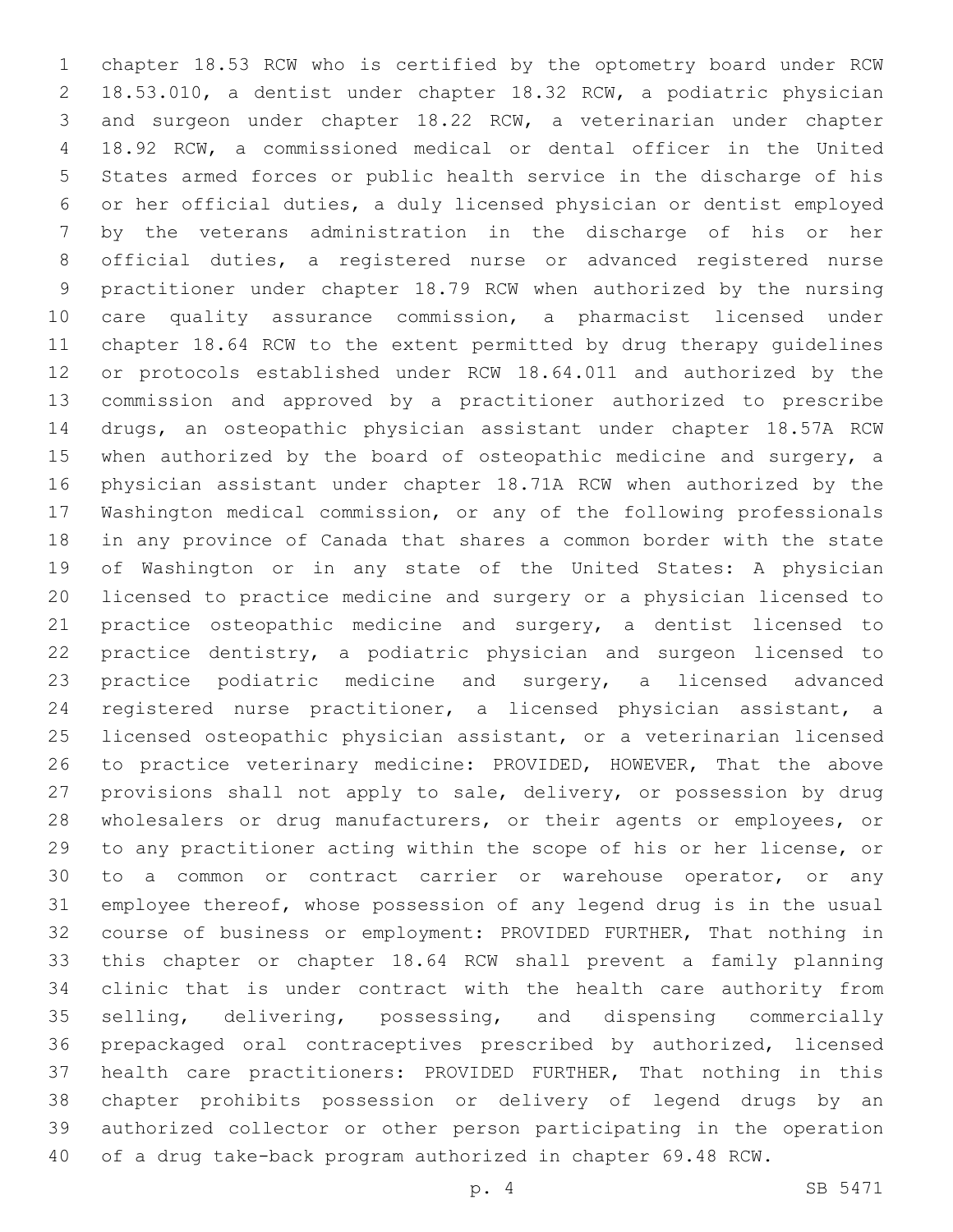(2)(a) A violation of this section involving the sale, delivery, or possession with intent to sell or deliver is a class B felony 3 punishable according to chapter 9A.20 RCW.

 (b)(i) A person who knowingly possesses a legend drug in 5 violation of this section ((involving possession)) is quilty of a misdemeanor;

 (ii) A person who possesses a legend drug in violation of this section, but does not do so knowingly, is guilty of a civil 9 infraction and subject to a fine of not more than \$3,000.

 **Sec. 5.** RCW 69.41.030 and 2020 c 80 s 41 are each amended to read as follows:11

 (1) It shall be unlawful for any person to sell, deliver, or possess any legend drug except upon the order or prescription of a physician under chapter 18.71 RCW, an osteopathic physician and surgeon under chapter 18.57 RCW, an optometrist licensed under chapter 18.53 RCW who is certified by the optometry board under RCW 18.53.010, a dentist under chapter 18.32 RCW, a podiatric physician and surgeon under chapter 18.22 RCW, a veterinarian under chapter 18.92 RCW, a commissioned medical or dental officer in the United States armed forces or public health service in the discharge of his or her official duties, a duly licensed physician or dentist employed by the veterans administration in the discharge of his or her official duties, a registered nurse or advanced registered nurse practitioner under chapter 18.79 RCW when authorized by the nursing care quality assurance commission, a pharmacist licensed under chapter 18.64 RCW to the extent permitted by drug therapy guidelines or protocols established under RCW 18.64.011 and authorized by the commission and approved by a practitioner authorized to prescribe drugs, a physician assistant under chapter 18.71A RCW when authorized by the Washington medical commission, or any of the following professionals in any province of Canada that shares a common border with the state of Washington or in any state of the United States: A physician licensed to practice medicine and surgery or a physician licensed to practice osteopathic medicine and surgery, a dentist licensed to practice dentistry, a podiatric physician and surgeon licensed to practice podiatric medicine and surgery, a licensed advanced registered nurse practitioner, a licensed physician assistant, or a veterinarian licensed to practice veterinary medicine: PROVIDED, HOWEVER, That the above provisions shall not